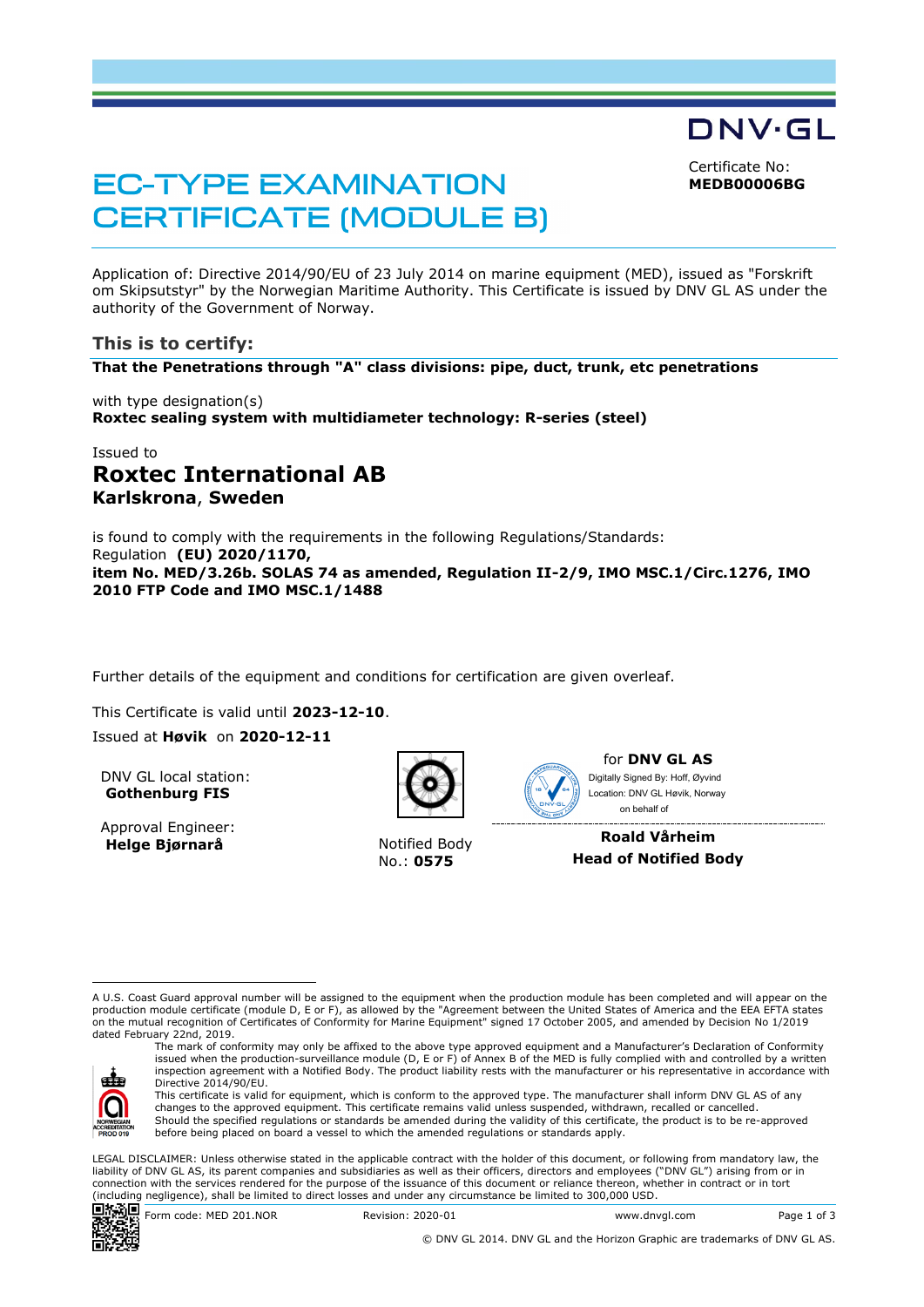# **Product description**

"Roxtec sealing system with multidiameter technology: R-series (steel)"

consisting of a steel sleeve, bolted, welded or attached through expansion (RX) to a steel section. Sleeve is fitted with a Roxtec R frame (standard, Ex or EMC) in sizes 50-200. The R frame is filled with Roxtec (standard, Ex or EMC) halogen free RM modules.

# **Application/Limitation**

Approved for use as a single or multiple pipe penetration system in A-class steel divisions according to below tables. Other applications are subject to case-by case approval.

For A-15 and A-30 applications, the penetration shall be insulated as for A-60 and the division is to be fitted with A-60 insulation for a minimum distance of 200 mm around the penetration.

|  | Table 1: Approved pipe penetration in A-60 steel bulkhead |  |
|--|-----------------------------------------------------------|--|

| Type      | <b>Size</b> | Pipe<br>material | Pipe<br>diameter<br>(OD) [mm] | Sleeve<br>length<br>[mm] | Sleeve<br>thickness<br>[mm] | Sleeve<br>position | Sleeve<br>insulation |
|-----------|-------------|------------------|-------------------------------|--------------------------|-----------------------------|--------------------|----------------------|
| R         | $50 - 200$  | <b>Steel</b>     | $6 - 54$                      | 55                       | 6                           | Any                | S1547220 Rev. A      |
| R         | $70 - 200$  | Copper           | $8 - 54$                      | 55                       | 6                           | Any                | S1547223 Rev. A      |
| R         | $70 - 200$  | CuNi             | $8 - 54$                      | 55                       | 6                           | Anv                | S1547223 Rev. A      |
| <b>RX</b> | $70 - 200$  | <b>Steel</b>     | $6 - 54$                      | 55                       | 6                           | Any                | S1547187 Rev. A      |

# Table 2: Approved pipe penetration in A-60 steel deck

| Type      | <b>Size</b> | Pipe<br>material | Pipe<br>diameter<br>(OD) [mm] | Sleeve<br>length<br>[mm] | Sleeve<br>thickness<br>$\lceil mm \rceil$ | Sleeve<br>position | Sleeve<br>insulation |
|-----------|-------------|------------------|-------------------------------|--------------------------|-------------------------------------------|--------------------|----------------------|
| R         | $50 - 200$  | Steel            | $6 - 95$                      | 55                       | 6                                         | Anv                | S1547218 Rev. A      |
| R         | $50 - 200$  | Copper           | $8 - 54$                      | 55                       | 6                                         | Anv                | S1547223 Rev. A      |
| R         | $50 - 200$  | CuNi             | $8 - 54$                      | 55                       | 6                                         | Anv                | S1547223 Rev. A      |
| <b>RX</b> | $70 - 200$  | <b>Steel</b>     | $6 - 54$                      | 55                       | 6                                         | Flange on top      | S1547187 Rev. A      |

#### Table 3: Approved pipe penetration in A-0 steel bulkhead

| Type      | . .<br><b>Size</b> | Pipe<br>material | Pipe<br>diameter<br>(OD) [mm] | Sleeve<br>length<br>$\lceil mm \rceil$ | Sleeve<br>thickness<br>[mm] | Sleeve<br>position | Sleeve<br>insulation |
|-----------|--------------------|------------------|-------------------------------|----------------------------------------|-----------------------------|--------------------|----------------------|
| R         | $50 - 200$         | <b>Steel</b>     | $6 - 54$                      | 55                                     | 6                           | Anv                | S1547197 Rev. A      |
| R         | $50 - 200$         | Copper           | $8 - 54$                      | 55                                     | 6                           | Anv                | S1547224 Rev. A      |
| R         | $50 - 200$         | CuNi             | $8 - 54$                      | 55                                     | 6                           | Anv                | S1547224 Rev. A      |
| <b>RX</b> | $70 - 200$         | <b>Steel</b>     | $6 - 54$                      | 55                                     | 6                           | Any                | S1547188 Rev. A      |

# Table 4: Approved pipe penetration in A-0 steel deck

| Type      | <b>Size</b> | Pipe<br>material | Pipe<br>diameter<br>(OD) [mm] | Sleeve<br>length<br>[mm] | Sleeve<br>thickness<br>[mm] | Sleeve<br>position | Sleeve<br>Insulation |
|-----------|-------------|------------------|-------------------------------|--------------------------|-----------------------------|--------------------|----------------------|
| R         | $50 - 200$  | <b>Steel</b>     | $6 - 95$                      | 55                       | 6                           | Any                | S1547196 Rev. A      |
| R         | $50 - 200$  | Copper           | $8 - 54$                      | 55                       | 6                           | Anv                | S1547224 Rev. A      |
| R         | $50 - 200$  | CuNi             | $8 - 54$                      | 55                       | 6                           | Anv                | S1547224 Rev. A      |
| <b>RX</b> | $70 - 200$  | <b>Steel</b>     | $6 - 54$                      | 55                       | 6                           | Flange on top      | S1547188 Rev. A      |